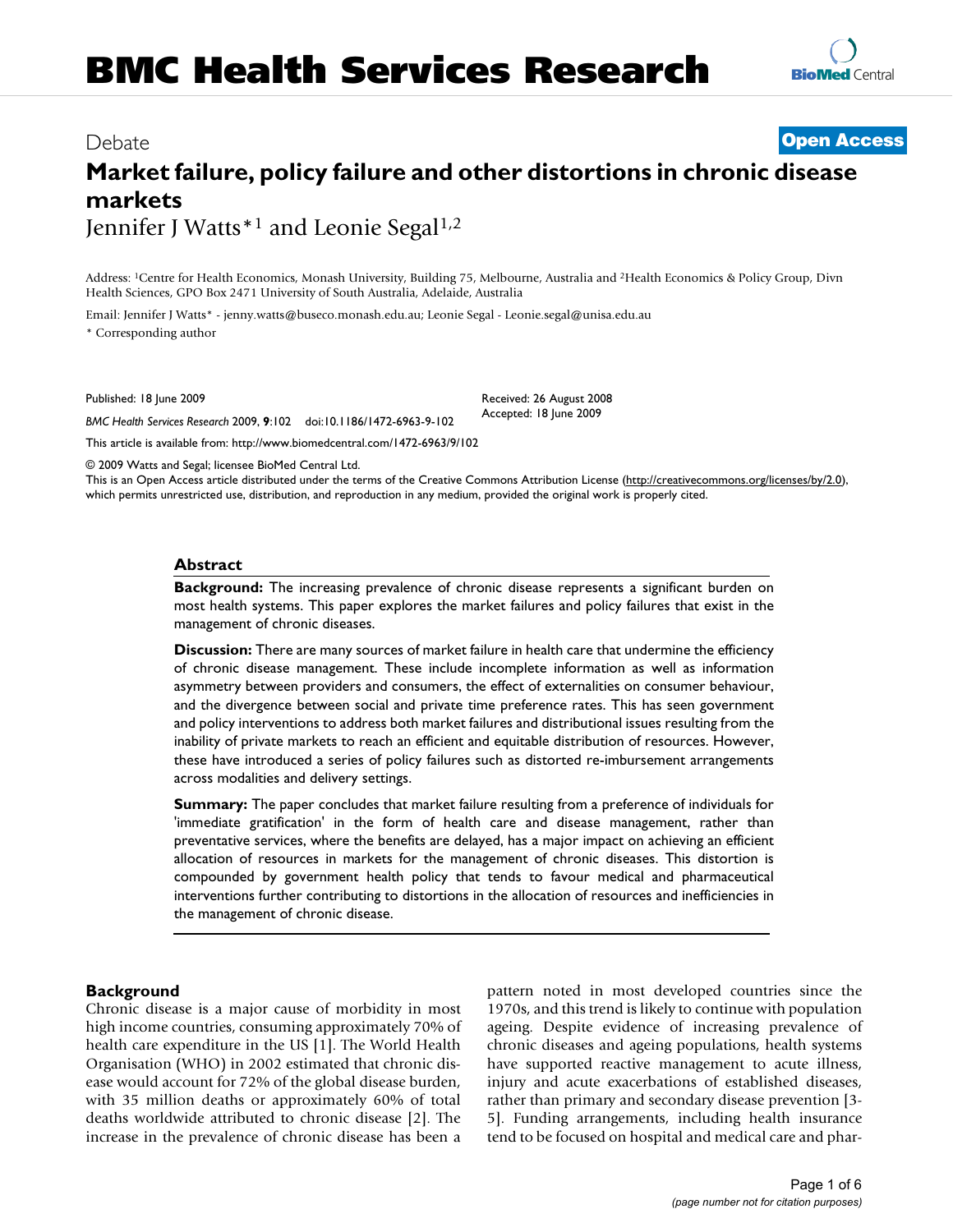maceutical management distorting care towards these modalities [6].

Whilst health care markets are routinely described as not conforming to the conditions required for competitive markets, when analysing the competitiveness or features of separate markets within the health care system, there are differences with respect to the degree of divergence from the assumptions required for competitiveness. Such differences are especially apparent when comparing markets for acute health care to those for chronic disease management. Differences particularly relate to the role of information, including the degree of information asymmetry between providers and consumers; and the role of intertemporal factors and the associated rate of time discount that create a wedge between individual and social preferences for health care.

Market failures, inefficiencies and distributional issues (equity) are the primary reasons for government intervention in the health care market. Governments intervene through direct provision of services, including direct funding to public or private bodies for the provision of health services; subsidy to consumers for private health services; or subsidies to consumers for the purchase of private health insurance. In general government intervention in any market has flow-on effects to other parts of the market or related markets, which can create further distortions. The market distortions that arise from these flow-on effects can be termed 'policy failure'. In the health care sector policy failure is widely observed and arises for instance where funding or subsidy of services occurs irrespective of evidence of cost effectiveness and contribution to other societal objectives.

The objective of this paper is to describe the important market and policy failures present in chronic disease markets, and to provide an overview of policy options to address these sources of failure.

#### **Discussion**

#### *Information asymmetry or the 'expert patient'?*

Information asymmetry between providers and consumers has long been accepted as a feature of health markets, and is widely recognised as a cause of market failure [7-9]. The imperfect agency relationship that arises is a possible contributor to excess demand for health care (also termed 'supplier induced demand'), where the provider has an income or financial incentive to promote excessive health care use [10]. Whilst this is a potential issue for all health markets, the degree to which imperfect agency is likely to distort patterns of consumption is likely to differ across health care markets.

Information in health care necessary for informed or rational decision making by consumers relates to the effectiveness of a particular intervention or service provider. Effectiveness can be judged from a population or societal perspective; or from an individual's perspective. Whilst consumers in all health care markets might not be expected to have information pertaining to clinical or cost effectiveness at the population level, given the choice from a range of interventions, consumers may have adequate information to make an informed choice to meet their own individual needs. In relation to chronic diseases, it is increasingly the case that consumers with established chronic disease may be at least as informed as the clinician in relation to management options relevant to their individual needs, whilst the opposite is almost certainly true in relation to acute care. Given the ongoing nature of chronic disease, it is likely that consumers over time will gain considerable knowledge of their disease, including management options, so they would be well placed to make an informed choice with respect to both their provider and primary care treatment.

Approaches to chronic disease management increasingly refer to the consumer as a 'partner' in their disease management [1,11-13]. Indeed Wilson recognises a consumer's own knowledge base in contributing to successful chronic disease management in the following statement, 'by living with and learning to manage a long term illness many people develop a high degree of expertise and wisdom' [[11];p771]. This recognition of the 'expert patient' in the management of chronic disease has lead to what has been termed a 'partnership model', in which people with a chronic condition play an active role in making decisions about their own health care [11-13]. However funding and delivery arrangements that fail to recognise the consumer's own knowledge with respect to their disease don't support a partnership model and hence are likely to result in treatment and management decisions that are not compatible with maximising individual and population health outcomes [14].

#### *Time inconsistent preferences and consumption of services in chronic disease management*

The argument for discounting future health benefits at the same rate as that of financial resources in private capital markets has support in the economic literature. Olsen suggests however that it is possible that individuals have a different time preference for health compared to ordinary consumption goods and secondly, that an individual's time preference for their own health may differ to that which they attribute to a social intertemporal preference for health [15]. It is also likely that an individual's time preference for their own health will differ according to whether they are valuing an intervention with an immediate gain compared to one that has a future (and less cer-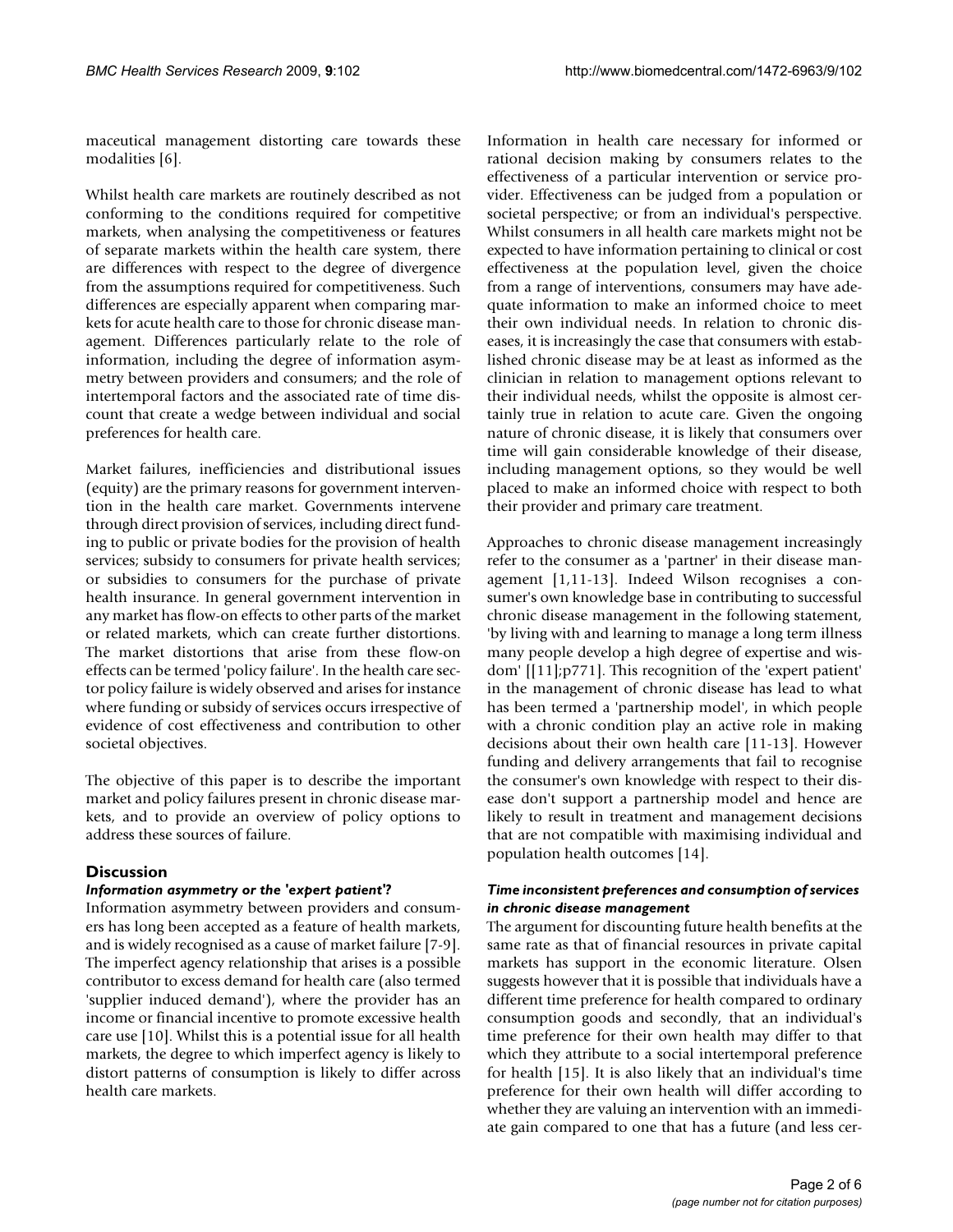tain) gain. Although consumers with a chronic condition may be able to value services and interventions from which they derive an immediate benefit, their capacity to recognise and value benefits that accrue into the future is less certain. That is an individual consumer is likely to place a lower value, or excessively discount, the downstream benefits that derive from consumption of preventative services compared to the value they place on consumption that derives an immediate benefit. This may arise from a myopic defect as described by Pigou [in [16]], an individual's preference for life-saving interventions as opposed to health improvements [17], or the cost of time to the consumer in primary and secondary prevention.

A discrepancy between an individual's future time preference and the social intertemporal preference rate for health [15] has implications for resource allocation in the management of chronic disease. Where the difference relates to that of 'population uncertainty'; that is the future benefit will accrue to the 'statistical' or unknown persons versus the known individual, current resource allocation decisions may not be consistent with socially efficient allocation over time. That is an individual with a chronic disease may excessively discount future benefits in determining their current consumption decisions, compared to a socially optimal level of consumption. Social benefits from health care, including those externalities that are derived from reducing future mortality and morbidity and any associated reduction in need for high cost care such as hospitalisation, will be maximised with an optimal consumption of primary and secondary preventative care by an individual, particularly in the early stages of chronic disease. It is unlikely however that an individual's current private consumption decisions will reflect the externality or future social health benefit attributable to preventative care.

Social and private benefits from preventative care will almost certainly differ. Benefits from health care, including effective preventative care that reduce mortality and morbidity and associated costs of care (formal and informal) accrue to both the wider society as well as the individual. Consider for instance the externality or impact on others of an individual who has a stroke that may have been avoided. If the impacts on others are not taken into account in the individual's health behaviours, then their current consumption of preventative services will not be at the socially optimal level.

Issues of intergenerational equity may also arise where future generations have to compete for access to health care resources. People with advanced disease may require considerable health care resources that may have been avoidable in part through the optimal consumption of preventative services. Future generations may ultimately carry the burden arising from the under-consumption of preventative services by the current generation.

It can also be argued that individual consumer preferences in relation to the consumption of preventative services might not be rational from an individual's perspective, similar to that of the adoption of harmful behaviours in the rational addiction model. O'Donoghue and Rabin's model of 'time inconsistent' preferences [18] has been used to explain in part the consumption of 'bads', including rising levels of obesity [19]. O'Donoghue and Rabin suggest that a preference for immediate gratification results in the under-consumption of activities with immediate costs and delayed rewards when considered ex-poste compared with ex-ante [18]. This is highly relevant to a consumer's attitude to the prevention and management of a chronic condition and especially the adoption of harmful or unhealthy lifestyle behaviours. The argument of 'immediate gratification' suggests that the market failure is more than just the recognition that consumers prefer gains now to those in the future, solvable with the application of a suitable discount rate. If preferences change over time, the assumption of rational and stable preferences underlying the competitive market model no longer applies and consumer choice, based on ex-ante preferences that differ from ex-poste will not maximise social welfare. Similarly where there is a difference between the individual's and the social marginal rate of time preference, for example due to the existence of a social externality, an individual consumer's choice will result in a loss of social welfare. The divergence between the two may be exacerbated by advertising which, as noted by Moodie and colleagues [19], may actively promote harmful behaviours (such as poor nutrition choices) in relation to chronic disease management and prevention.

In short the assumption of the rational consumer with well-informed stable preferences underlying the competitive market model does not always hold where future benefits are concerned. This is particularly relevant to chronic disease prevention and management, and may be a significant contributor to market failure in chronic disease.

#### *Market distortion arising from output-based and fee-forservice funding for health care services*

Governments have intervened in health care markets in most developed countries in recognition of market failures and equity and distributional considerations. The latter has seen a focus on universal access to basic hospital, medical and emergency services. Whilst this will (and should) continue as a dominant focus of government, changes in population health needs, particularly the increasing prevalence of chronic disease, suggest that government intervention should be concerned with the achievement of allocative efficiency across the health sys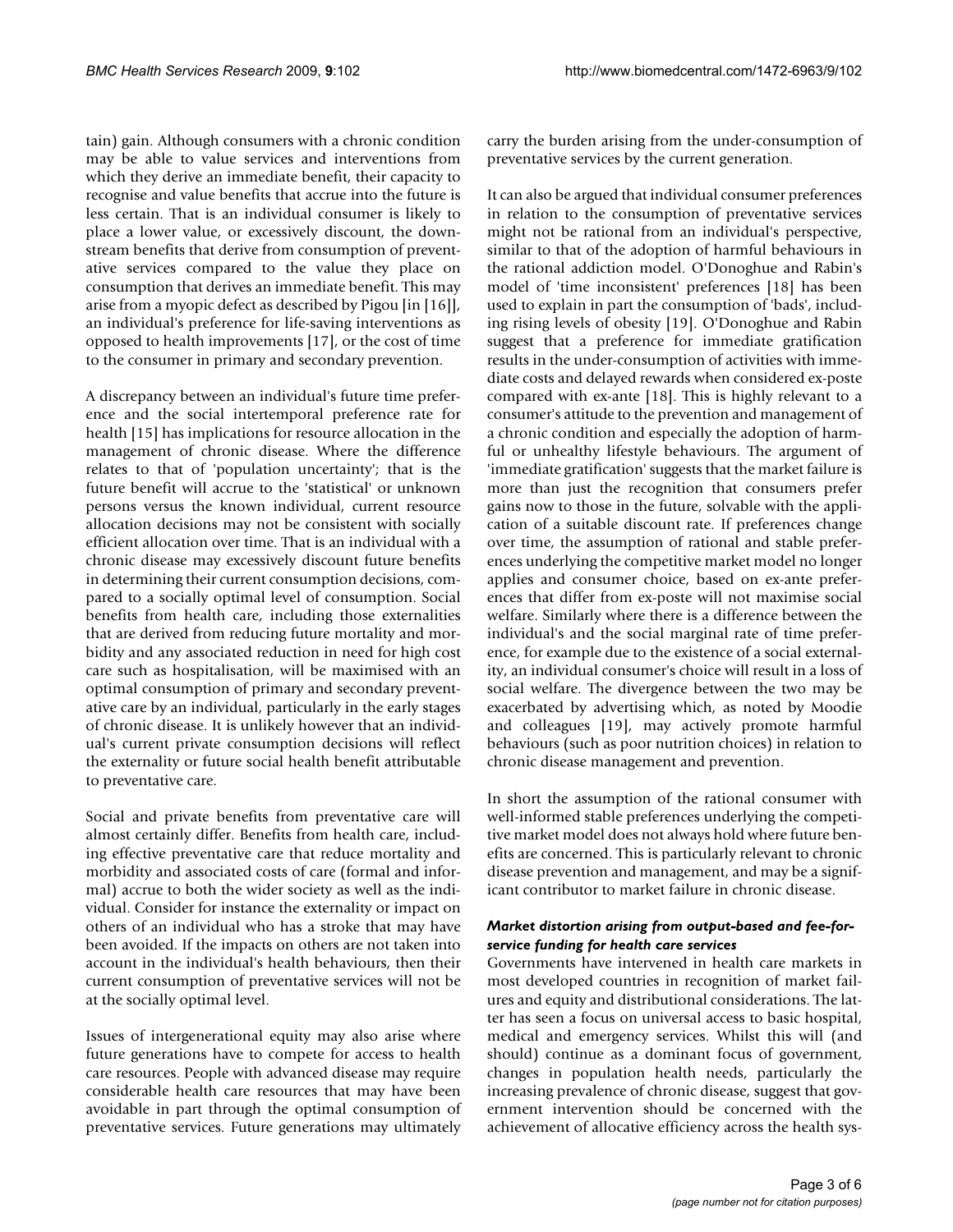tem. However funding models are often focused on achieving technical efficiency, or simple throughput, with no capacity to address the mix of health services. For example, output-based or fee-for-service funding arrangements are oriented towards achieving technical efficiency in a single market, for example medical or hospital markets. The US Medicare system has been described as one geared towards paying for the hospital episode as an acute event, rather than paying for activities that might reduce the need for hospitalisation [6]. In some funding models hospitals are penalised if they invest in activities that reduce the need for hospitalisation even where this represents a cost effective approach to health care.

The nature of the hospital episode has changed, moving towards invasive diagnostic and screening procedures [6] with supply-side moral hazard, arising in the context of fee-for-service payment, and demand side moral hazard, arising out of third party payment (through insurers). Feefor-service reimbursement also reinforces the silo nature of clinical practice, with clinicians, rather than taking a system-wide view with respect to total resource impact or the patient's overall health, driven by their own activities and incentives they face as individual providers.

As discussed above fee-for-service payment systems provide incentives for health care providers to promote consumer demand for their services, especially where consumers face a zero or subsidised price. The increase in consumption is not likely to be uniform across all services, but will be influenced by the scope of services under the fee-for-service schedule, and also a consumer preference for more immediate benefits and a focus on current health concerns. Preventative primary care services necessary for cost effective management and prevention of chronic disease are likely to miss out [20].

Where payment is based on a single episode of care or service, health care providers have an incentive to increase the number of consultations and reduce their length, as more frequent and shorter consultations tend to support higher incomes. Fee-for-service funding models encourage a focus of care on single health issues, rather than more complex inter-related issues. Depending on the payment schedule, they may encourage additional visits for each health problem, rather than a more holistic approach in which the total health picture is considered. More complex services, such as chronic disease prevention and management, tend to be less conducive to short consultation times and tend to require multi-disciplinary team care, which can be difficult to achieve under fee-forservice, than either a capitated or salary model. Such an incentive pattern is unlikely to promote effective and cost effective chronic disease management. If insurance, or public subsidies favour medical care, as is common, this will compound the distortions.

In relation to tertiary or hospital inpatient care, fee-forservice or output-based payments, where the service is defined as a single hospital separation often based on diagnosis or procedure, will also distort service provision. Where output is defined by diagnosis, providers have an incentive to increase the supply of hospital care. However such an incentive will not apply equally across all hospital services, there is more likely to be an increase in the supply of specific types of hospital care. For instance, hospital care is not homogeneous with respect to degree of risk to the provider. In assessing risk, providers take into consideration the service itself and the characteristics of the patient. In general, procedural care carries a lower financial risk than non-procedural care, as resource inputs are likely to be predictable and thus the provider can make a judgement as to whether the cost is likely to be less than the revenue. Characteristics of patients that are likely to increase financial risk to the hospital include those factors that are likely to influence length of stay, or at least make length of stay difficult to predict. These include age, the existence of co-morbidities and the stage of the patient's disease. The provider's incentive to reduce financial risk is consistent with discrimination against the management of chronic disease in the acute care system.

Technological advances have also been oriented towards diagnosis and procedural capability in the management of acute conditions. For example advances in sameday surgery have increased technical efficiency through new techniques, or newer anaesthetic agents that minimise recovery time and complications associated with surgery. There has been less development in information systems to support integrated and coordinated care management in chronic disease [4]; technological improvement that would be consistent with improving efficiency in the ongoing management of chronic disease.

#### *Market distortion arising from public subsidies for medical services*

Where subsidies are not uniform, but depend on modality or other health service characteristics, the more heavily subsidized service will be promoted. This of course may be the intention, but generally such subsidies are set without regards to the distortions that this will create. Many health systems provide more generous public subsidy for medical and pharmaceutical services than for non-medical services. This is despite evidence suggesting that nonmedical services, including allied health services, may be highly cost effective in the prevention and management of chronic disease [21,22]. The price differential created by public subsidy for medical primary care services means that that the price to the consumer without insurance for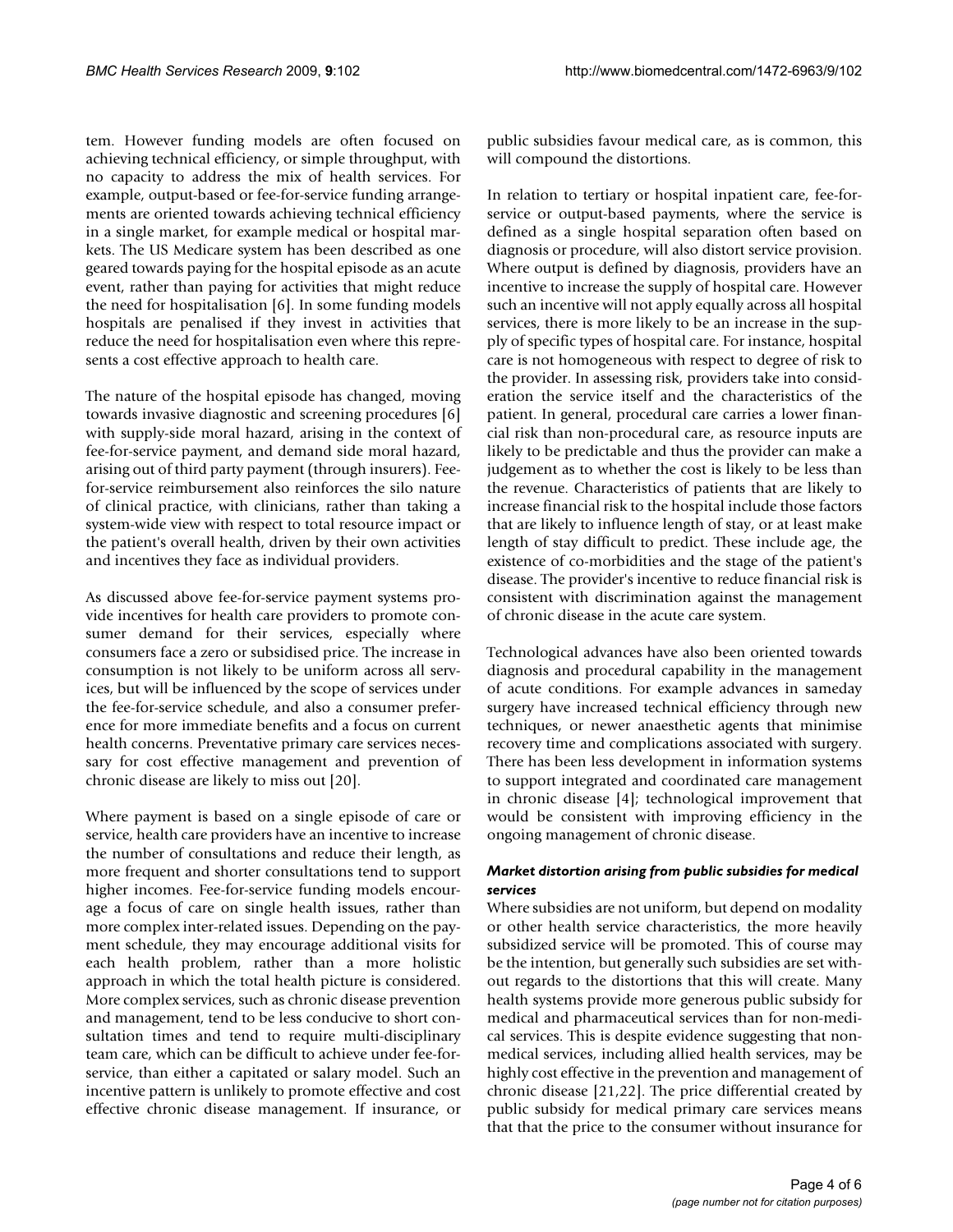non-medical services will be high relative to publicly subsidised medical services and pharmaceuticals. This provides an incentive to the consumer to increase their demand for medical services compared to non-medical primary care services. This further enhances the monopoly provision of medical services that is already present by default of practice licensing and registration.

Even if the consumer has private health insurance, nonmedical services are likely to be capped unless the insurer has both an incentive and the ability to reduce health care costs, for example, by promoting alternative models of health care delivery (such as case management), to their insured population with chronic disease. Typically however, subsidy regimens mean that allied health services will be underutilised relative to the level of consumption that is optimal for people with chronic disease [6]. Such funding arrangements create distorted incentives potentially redirecting resources away from cost effective care and undermining the role of non-medical primary care services which are critical to the prevention and management of chronic disease.

A further contributing factor to market distortions arising in the primary care setting is the complementarities that arise between medical care and pharmaceutical management. Most ongoing pharmaceutical management requires a prescription from a medical practitioner, thus consumers require regular doctor visits, particularly where drugs have been prescribed for long-term management of chronic disease. Although there is a complimentary relationship that exists between medical and other non-medical services, such as allied health care, they are also substitutable services, and thus potential competitors, particularly in the market for chronic disease management.

#### *Inequitable distribution of non-medical primary health care services relating to third party compensation*

Even within the market for non-medical primary care services there is likely to be an inequitable distribution of services, where entitlement to third party compensation is the driver of demand rather than clinical need. Unlike road traffic and work-place accident victims, people with chronic disease are often not entitled to third party compensation for allied health and other non-medical primary care services, the exception being veterans and holders of private health insurance. Increased demand for these compensated services has resulted in a shift in supply to meet this demand, thus creating a relative shortage of non-medical services. The shortage that has resulted has enabled monopoly pricing, thus the service is targeted to those who are able to pay, or who are eligible for third party funding. Services become even less accessible and affordable to the population with chronic disease or in

need of other preventative care. A second effect is that non-medical service providers may focus their effort on services needed by compensated (predominantly accident) victims, thus changing the mix or profile of services that are delivered in the primary care sector away from those needed by people with chronic disease.

#### *Possible policy responses to market failures in chronic disease management*

If the assumption is that consumers with a chronic condition are 'expert patients', information asymmetry is not a significant cause of market failure in the market for chronic disease management. Therefore, supporting consumers to manage their care in partnership with providers, combined with the removal of funding anomalies is necessary to achieve optimal care in chronic disease management and a health service mix across the system more consistent with allocative efficiency objectives.

In the long run it is the price effect resulting from public subsidies for some services and not others that is likely to be the major influence on underutilisation of non-medical primary care and preventative services, rather than a consumer's preference for acute care over health promotion or secondary prevention. If the price for preventative services was subsidised to the same degree as medical services and pharmaceutical products there would be less market distortion created by differential subsidy arrangements. Moreover, ideally the level of subsidy (per service and number of services) should reflect current evidence of cost effectiveness.

Alternative market solutions to chronic disease management could also be considered, particularly those that encourage competition between providers and promote consumer choice. Publicly provided and funded service vouchers, for example through a scheme such as Medicare in Australia, can support consumers to access appropriate care from an allocative efficiency perspective from providers that may not be currently eligible for subsidy [23]. The allocation of service vouchers could be based on evidence of cost effectiveness of particular services or preventative care for chronic conditions and be may be able to provide sufficient incentives for consumers to access appropriate care from their provider of choice. Where patients have knowledge of their chronic disease then enabling them to choose a provider eligible for a subsidy should be consistent with improved health outcomes.

Service vouchers might also help overcome the larger market failure in chronic disease management where individuals are myopic with respect to the consumption of preventative services. Vouchers provide a level of information to the consumer about the services they should be accessing to manage their disease. Consumers would have